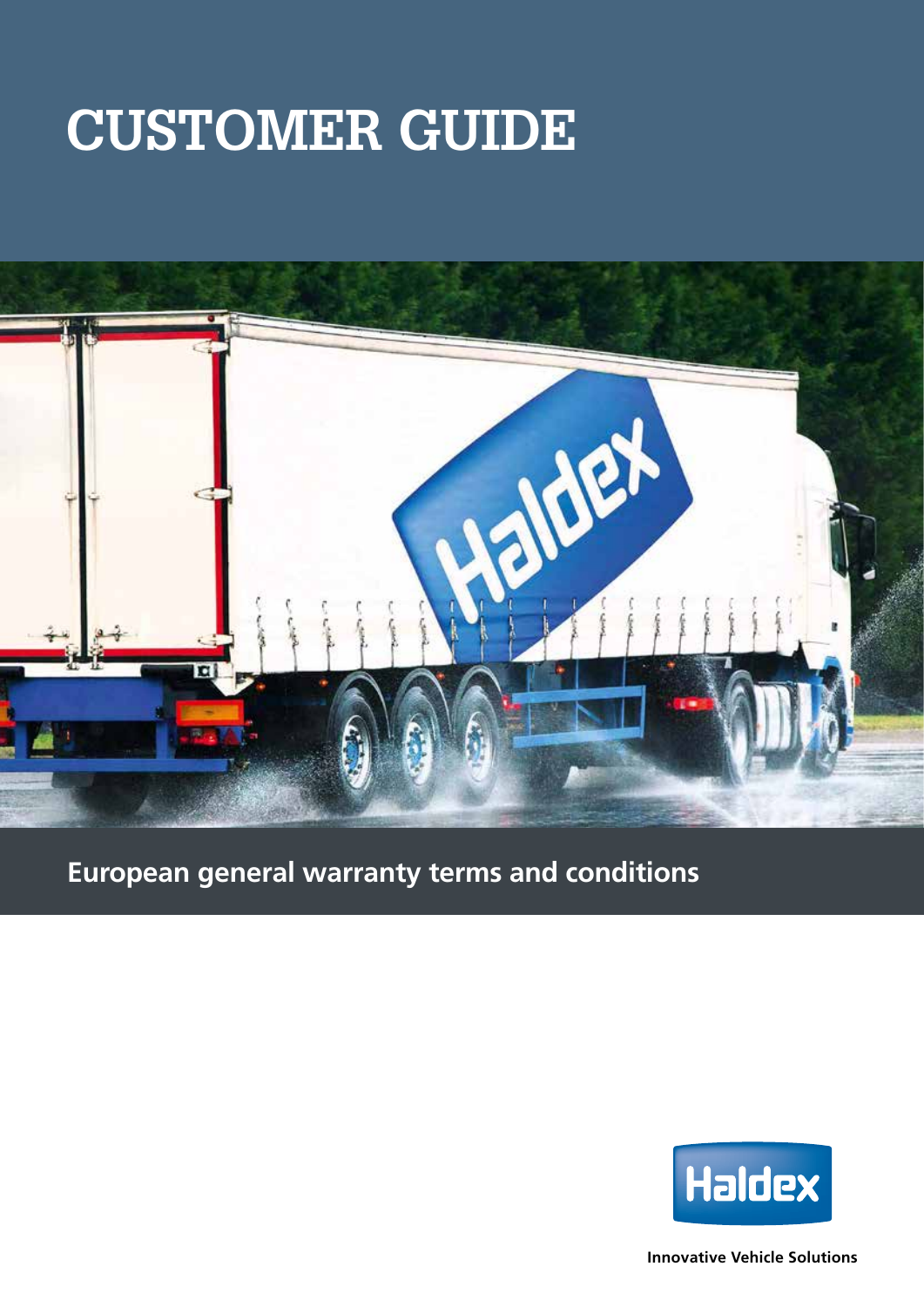# Table of contents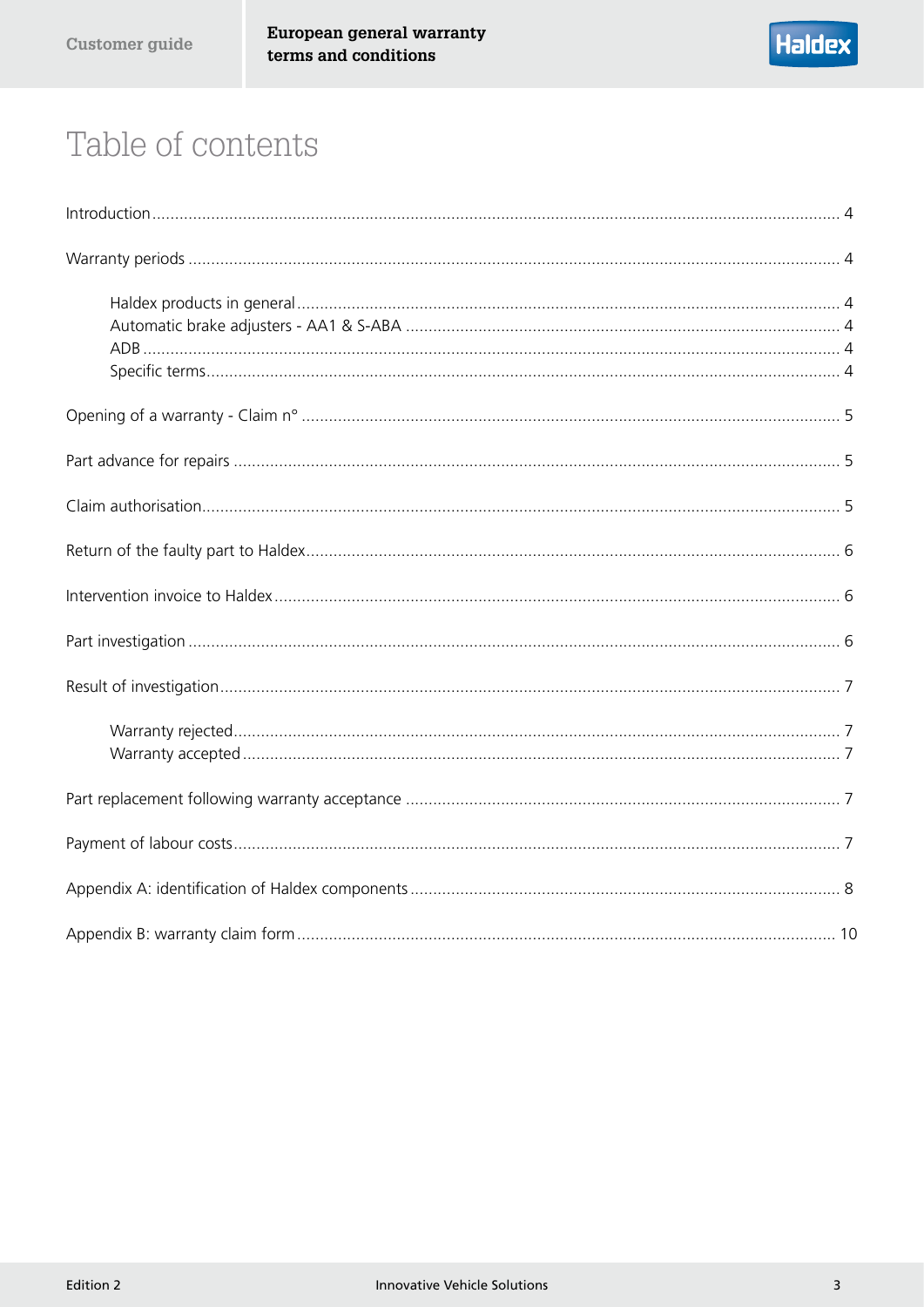### Introduction

This procedure has been developed to provide a reference document for everyone involved in the processing of Haldex warranty. At the same time, your usual Haldex contacts remain at your disposal for any additional help which may be required.

# Warranty periods

### Haldex products in general

18 months from the date of manufacture or 12 months from the date of the 1st registration of the vehicle or 12 months from the date of the sale of the product (documentary evidence required – see below) (1) (2). The guarantee expires when any of the three dates is reached.

### Automatic brake adjusters: AA1 and S-ABA

For city buses:

18 months from the date of manufacture or 12 months from the date of the 1st registration of the vehicle as attested (1) or 12 months from the date of the sale of the product (2). The guarantee expires when any of the three dates is reached.

For tourist coaches, trucks and trailers:

36 months from the date of manufacture or 30 months from the date of the 1st registration of the vehicle as attested (1) or 30 months from the date of the sale of the product (2). The guarantee expires when any of the three dates is reached.

### ADB

Disc brakes:

24 months from date of vehicle entry into service or 30 months from date of brake manufacturer, whichever ends first. If the vehicle is off-road type or used off road then 12 months.

### Specific terms

For all customers who claim to have been granted special terms, please get in touch with your usual Haldex contact to check the details.

(1) Supply a copy of the vehicle registration certificate.

(2) Supply a copy of the sales invoice.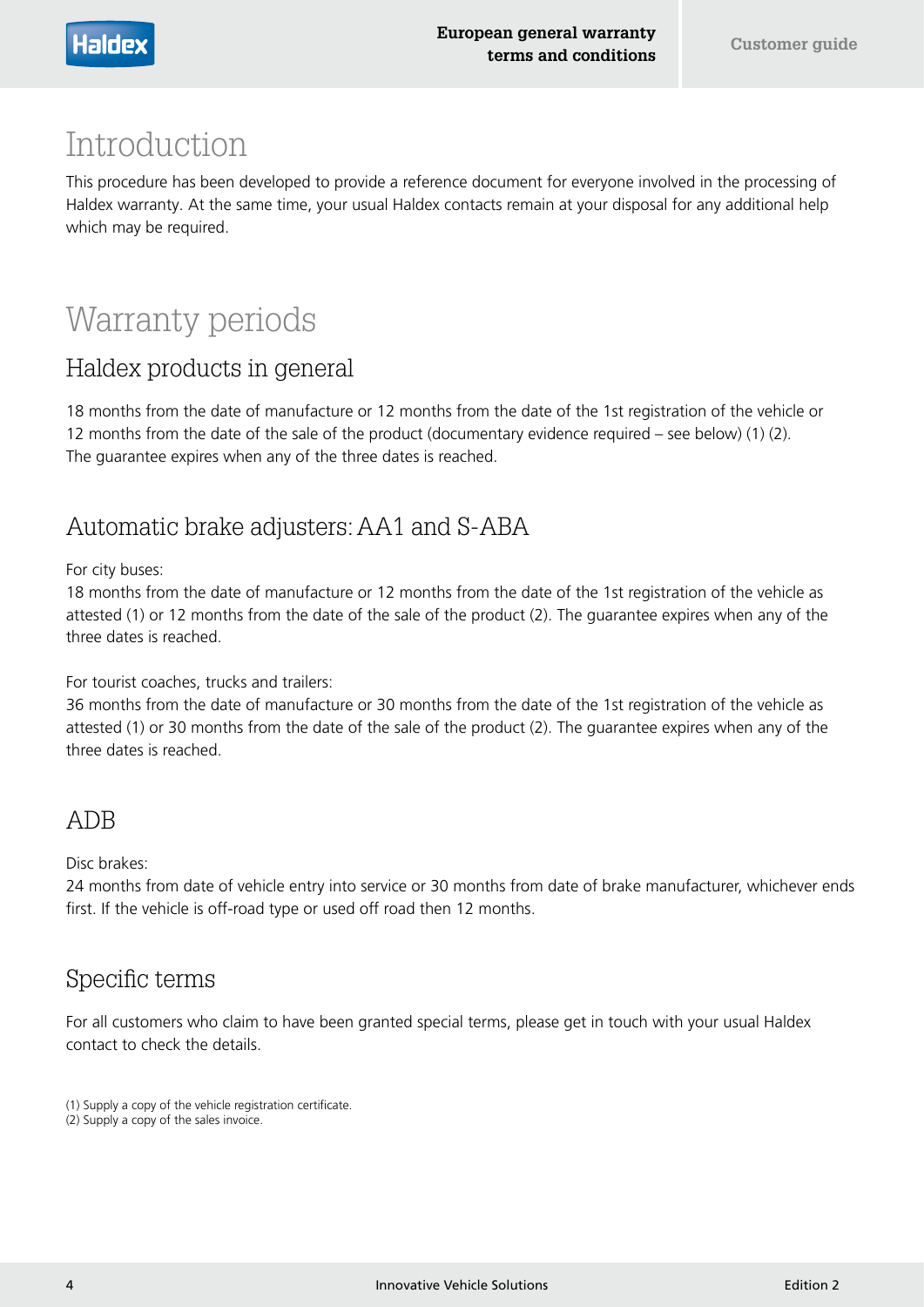## Opening of a warranty file - Claim n°...

Whenever a part needs to be returned to Haldex as a warranty claim or a part is to be advanced for repairs under the warranty, a file has to be opened and a claim n° has to be allocated to follow up the work and improve processing. The customer must first complete the warranty claim form (see appendix B) and submit to Haldex, to obtain a claim number.

This is the link between the alleged faulty part and the various documents relating to the claim (claim authorisation, delivery note, invoice, etc.). In the event of any complaint or further correspondence, the customer must refer to the claim number in all communication.

### Part advance for repairs

All part advances shall require written confirmation from the repairer or manufacturer and shall be charged at the applicable discounted list price.

The invoice shall be made out:

- › To the repairer when the manufacturer is not involved in the matter and the warranty is being processed by Haldex and its network.
- $\rightarrow$  To the manufacturer when the repairer is not a member of the Haldex network, only at the request of the manufacturer.

The claim n° will be stated on the Haldex delivery note and invoice.

### Claim authorisation

The claim authorisation is a commitment from Haldex towards the repairer regarding the payment of the cost of the repairs, following investigation and acceptance by Haldex of the validity of the warranty claim

Before preparing the document, your Haldex contact will make sure that the affected product and vehicle are covered by the warranty. To that end, substantiating documents are to be given to Haldex (vehicle registration certificate, date of manufacture of the part etc.). The claim authorisation shall clearly define the terms and conditions of the repairs (labour time, hourly rate etc.), as agreed jointly with the repairer. It shall use the claim n° as file reference.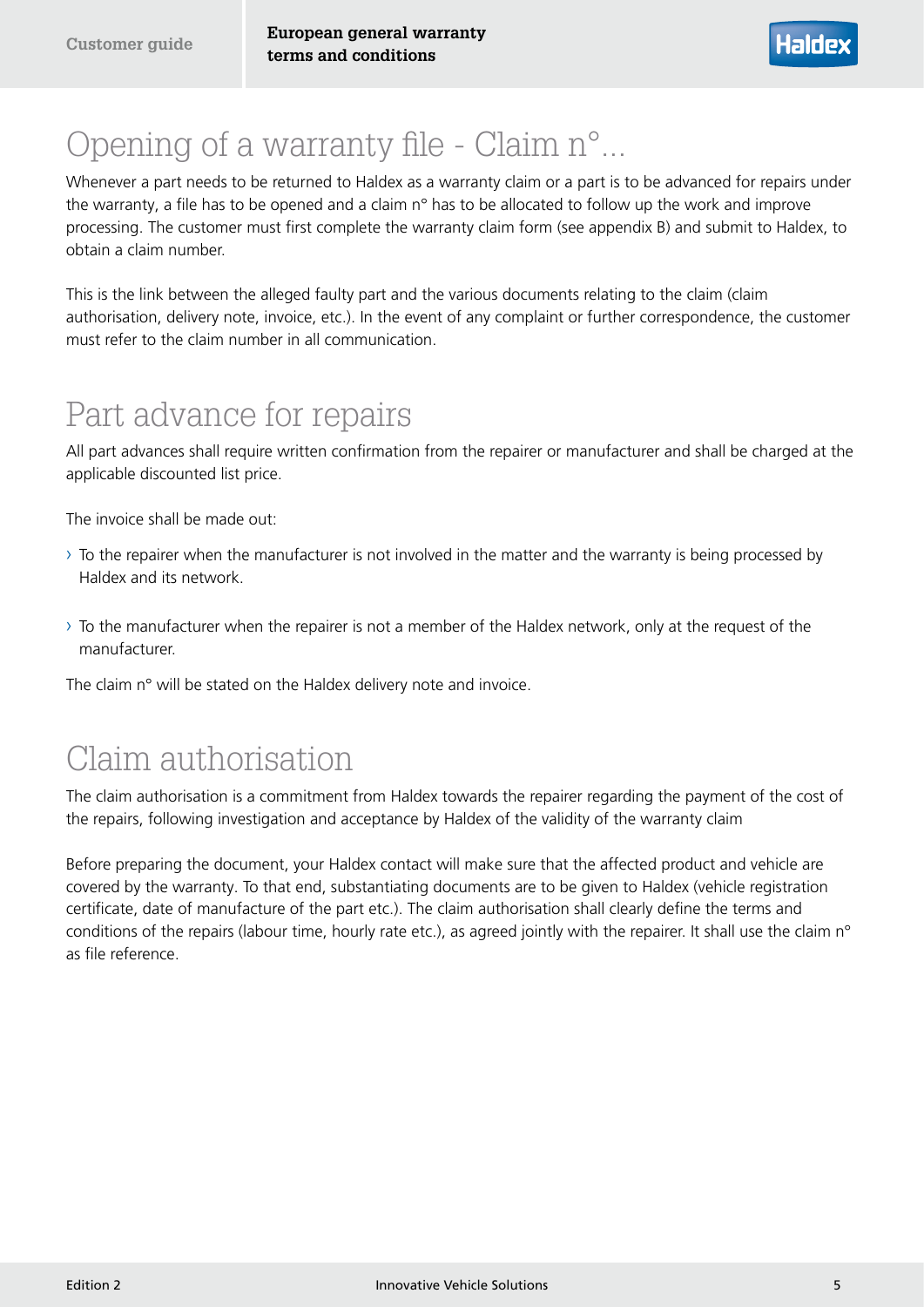### Return of the faulty part to Haldex

Parts under a warranty request shall be received by Haldex carriage paid no later than a month after the repairs. All such parts must be accompanied by the completed warranty claim form (see appendix B) and the claim number. The claim number must also be clearly marked on the outside of the packaging.

All warranty requests that the warranty department finds incorrectly or incompletely prepared shall be automatically returned to the sender for more information (all the information required in the form is indispensable for managing the file). The warranty department shall only take the warranty claims into consideration after it has received all the required documents, duly completed.

Any return without an attached warranty claim form shall be returned automatically at the cost of the sender.

# Intervention invoice to Haldex

For an intervention invoice to be taken into account, it must necessarily be accompanied by the claim authorisation prepared by your Haldex contact and a copy of the relevant documentary evidence relating to the vehicle. Any invoice that does not state the claim n° or is not accompanied by its claim authorisation or has not been consented beforehand in writing by Haldex shall be rejected by our accounting department and returned to the sender.

**Haldex does not authorize any party to make repairs in its own name and charge them to Haldex.**

### Part investigation

All warranty requests for parts that are incomplete, opened or where the manufacturing plate is missing shall be rejected systematically without an examination of the product by the warranty department. Warranty requests for parts that are in a poor condition that does not allow a check shall be rejected outright.

If it is impossible to identify the warranty period on the basis of documents (registration certificate, invoice, delivery slip etc.), the warranty period applied shall be determined by the product manufacturing date (see appendix A), following the conditions defined in the section "warranty periods" (page 4).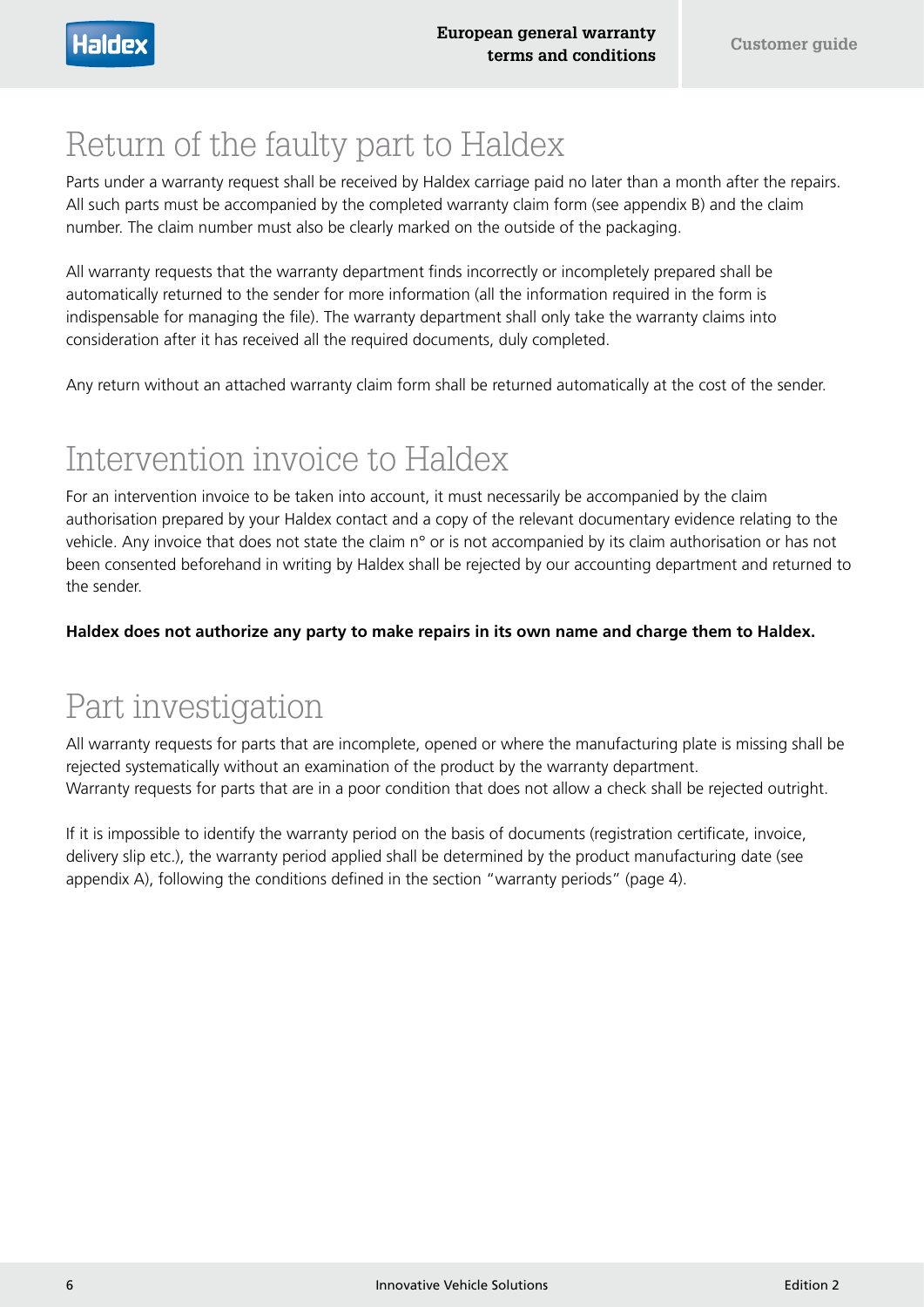# Result of investigation

### Warranty rejected

A written response shall be sent back to the requester with the words «Haldex Decision : deny », the part number, the customer file number (if stated) and the exact reason for the rejection.

There are two possible cases:

› Part out of order without Haldex liability

Parts where the warranty is rejected and Haldex has no liability remain the property of the requester. The parts will be kept at the disposal of the requester for one month following the date of publication of Haldex warranty report. After that time, the parts will be destroyed without further notice.

› Part fully functional

Parts where the warranty is rejected because they are fully functional shall remain the property of the requester. They will be returned in a separate parcel at the cost of the requester. **If any equipment has been advanced, the invoice must be paid in full by the requester.**

### Warranty accepted

A written response shall be sent back to the requester with the words «Haldex Decision : accept », the part number, the customer file number (if stated) and the defect found. Parts where the warranty has been accepted shall become the property of Haldex.

### Part replacement following warranty acceptance

The acceptance of the warranty may not lead to any claim for a benefit of any nature; as a result, the device or parts shall be replaced. If any replacement part(s) has/have been advanced, a credit note will be made out in keeping with the invoice.

### Payment of labour costs

Labour costs shall be paid on the basis of a time schedule (available on request), where the hourly rate shall be defined every year by Haldex.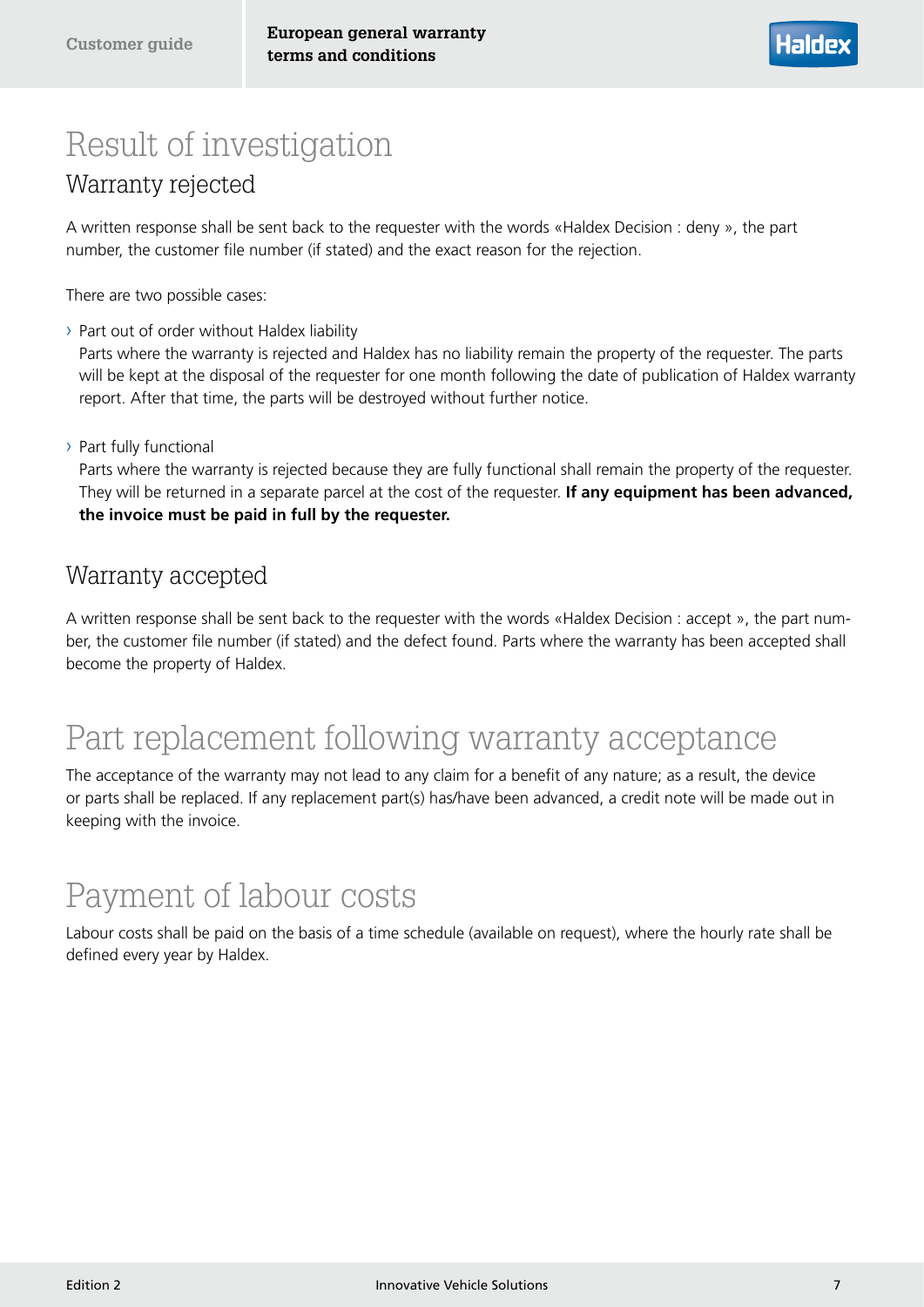## Appendix A: identification of Haldex components





ABA - AA1 and S-ABA MBA - Manual brake adjuster



ADB - Air disc brakes



EBS - EB+ Gen3 EBS - EB+ Gen3



**q**

**s**

**u**



ABS - MODAL et MODULAR ABS and EBS cables Braking and suspension valves







Braking and suspension valves



35 Hal **q** 338 021 001 **Made in Hungary** 

#### Braking and suspension valves **Braking and suspension valves**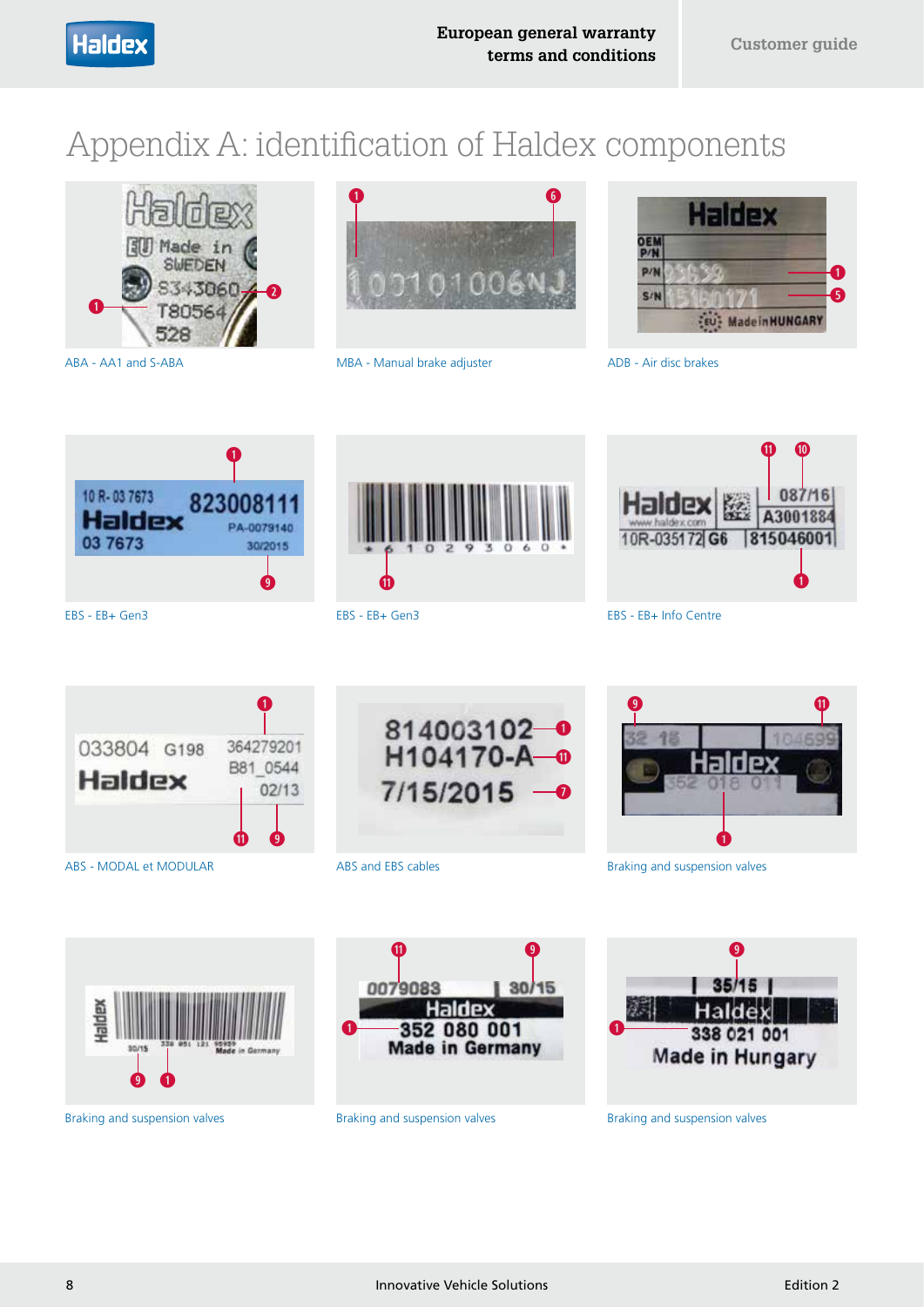

Actuator - Spring brake chamber Actuator - Brake chamber Actuator - Spring brake chamber











Actuator - Cylinder **Air Treatment Air Treatment Air Treatment Air Treatment Air Treatment - Consep** 



Air Treatment - Air dryer

- **q** Haldex part number
- $\bullet$  Serial number including the date of manufacture e.g. 343060 (3 = year = 2013; 43 = week)
- **e** Serial number including the date of manufacture e.g. 523-26971 (5 = year = 2015; 23 = week)
- **r** Serial number including the date of manufacture e.g. 225A15H (225 = day; 15 = year = 2015)
- $\bullet$  Serial number including the date of manufacture e.g. 15160171 (15 = year = 2015; 16 = week)
- **y** Date of manufacture: year/month e.g. NJ (N = year = 2014; J = month = October)
- **u** Date of manufacture: day/month/year
- **i** Date of manufacture: year/month/day
- **o** Date of manufacture: week/year
- **<sup>1</sup>** Date of manufacture: day/year
- **<sup>6</sup>** Serial number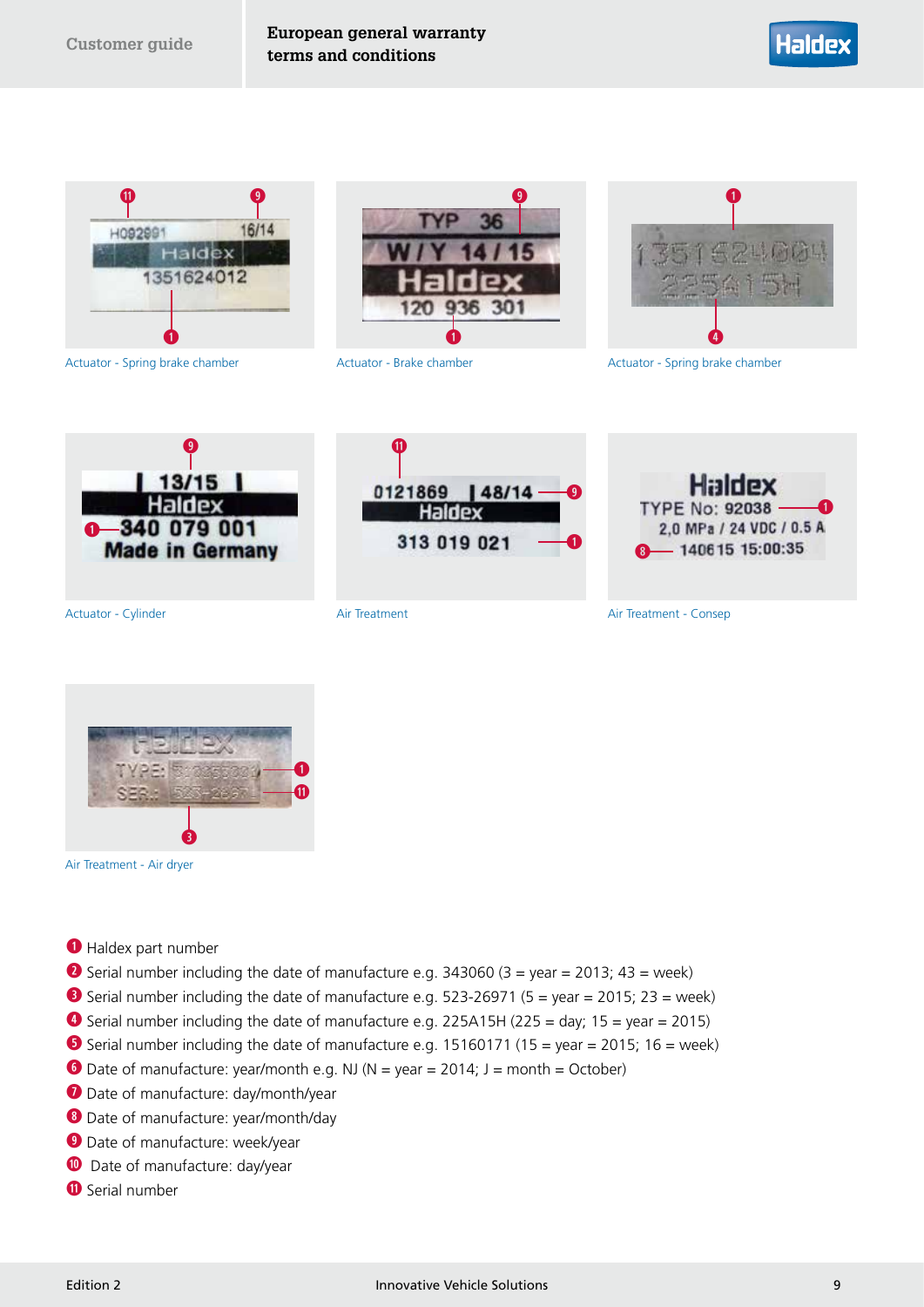# Appendix B: warranty claim form

To obtain a copy of this form please refer to your normal sales contact.

|                                                                                                                                 | <b>WARRANTY CLAIM FORM</b><br>Haldex                                                                                                                                                                                   |
|---------------------------------------------------------------------------------------------------------------------------------|------------------------------------------------------------------------------------------------------------------------------------------------------------------------------------------------------------------------|
| Claim No:<br>(Haldex use only)                                                                                                  |                                                                                                                                                                                                                        |
| Dear Customer                                                                                                                   |                                                                                                                                                                                                                        |
| by e-mail                                                                                                                       | Please complete and return this form to enable us to process your warranty claim as fast as possible by fax or                                                                                                         |
| Fax number:<br>Tel number:                                                                                                      | E-mail:                                                                                                                                                                                                                |
| on the packaging<br>Important:                                                                                                  | Include a copy of this warranty claim form with your return shipment. Indicate clearly the word 'WARRANTY'                                                                                                             |
| the corresponding line below                                                                                                    | Each returned part needs a separate warranty claim form. To avoid confusion each returned part must be<br>clearly identified, e.g. with your own warranty number. Your own warranty number should also be completed in |
|                                                                                                                                 | <b>Customer details</b>                                                                                                                                                                                                |
| Customer name:                                                                                                                  | Contact Name:                                                                                                                                                                                                          |
| City:                                                                                                                           | Country:                                                                                                                                                                                                               |
| Phone:                                                                                                                          | Fax:                                                                                                                                                                                                                   |
| $E$ -mail:                                                                                                                      |                                                                                                                                                                                                                        |
| Customer warranty claim number:                                                                                                 |                                                                                                                                                                                                                        |
|                                                                                                                                 | <b>Haldex item specification</b>                                                                                                                                                                                       |
| Haldex part number:                                                                                                             |                                                                                                                                                                                                                        |
| Customer part number (if relevant):                                                                                             | Serial number:                                                                                                                                                                                                         |
|                                                                                                                                 |                                                                                                                                                                                                                        |
| Production date (on label):<br>Clear warranty claim description:<br>(Failure/fault description, detected when, how and by whom) | Quantity:                                                                                                                                                                                                              |
| Claims cannot be processed unless a description of the fault is provided                                                        |                                                                                                                                                                                                                        |
|                                                                                                                                 |                                                                                                                                                                                                                        |
|                                                                                                                                 | <b>Vehicle</b>                                                                                                                                                                                                         |
| Vehicle manufacturer:                                                                                                           |                                                                                                                                                                                                                        |
| Vehicle Type:<br>Vehicle serial number (chassis no):                                                                            | Date of fitting:                                                                                                                                                                                                       |
| Registration number:                                                                                                            | Date of first registration*:                                                                                                                                                                                           |
| Kilometres since part was fitted:                                                                                               | Total Km:                                                                                                                                                                                                              |
| purchase may be required for a service part claim) :<br>* Copy of Vehicle Registration Certificate                              | Warranty claims will not be processed unless the documents listed below are supplied (additional proof of                                                                                                              |
| "Haldex EB+ DTC report" for EB+ warranty claims                                                                                 |                                                                                                                                                                                                                        |
|                                                                                                                                 | Customer name, signature, date and stamp                                                                                                                                                                               |